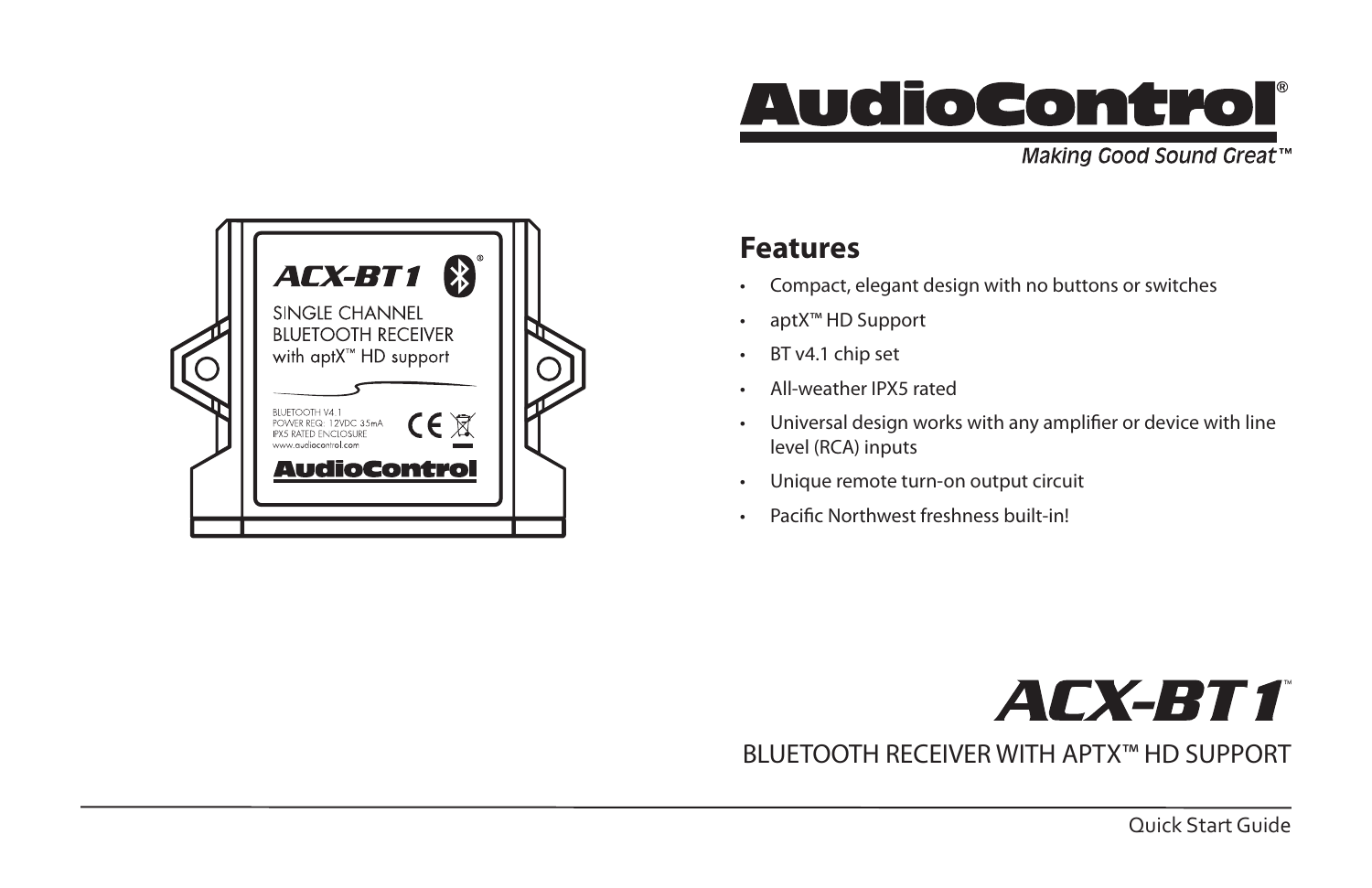*AFX-RT1* 

# **Important Safety Instructions**

- 1. Read these instructions.
- 2. Keep these instructions.
- 3. Heed all warnings.
- 4. Follow all instructions.
- 5. Do not submerge this apparatus in water.
- 6. Clean only with a dry cloth.
- 7. Do not block any ventilation openings. Install in accordance with the manufacturer's instructions.
- 8. Do not install near any heat sources such as mufflers, silencers, exhaust pipes, or other apparatus (including amplifiers) that produce heat.
- 9. **WARNING:** Improper installation may lead to permanent injury or death. Installation of the apparatus must be done with great care by qualified personnel, to prevent damage to fuel lines, power and other electrical wiring, hydraulic brake lines, and other systems, that might compromise vehicle safety.
- 10. Provide +12v and ground wiring of sufficient size to ensure adequate current to the receiver. For the ACX-BT1, this means 16-22 gauge wire.
- 11. Use rubber grommets to protect wiring whenever passing wires through metal openings or bulkheads.
- 12. Only use attachments/accessories specified by the manufacturer.
- 13. Refer all servicing to qualified service personnel. Servicing is required when the apparatus has been damaged in any way, such as the power input terminals are damaged, liquid has been spilled or objects have fallen into the apparatus, the apparatus has been exposed to rain or moisture, does not operate normally, or has been dropped.
- 14. Fuses shall be replaced only with the correct type and fuse value, and only when the apparatus is powered off.
- 15. Exposure to high sound pressure levels may lead to permanent hearing loss. Take every precaution to protect your hearing.



The lightning flash with arrowhead symbol within an equilateral triangle is intended to alert the user to the presence of uninsulated "dangerous voltage" within the product's enclosure, that may be of sufficient magnitude to constitute a risk of electric shock to persons.



The exclamation point within an equilateral triangle is intended to alert the user of the presence of important operating and maintenance (servicing) instructions in the literature accompanying the appliance.

Caution: to reduce the risk of electric shock, do not disassemble the apparatus, other than to remove the top panel to access the controls. There are no

user-serviceable parts inside. Refer servicing to qualified personnel.

Recycling notice: If the time comes and this apparatus has fulfilled its destiny, do not throw it out into the trash. It has to be





carefully recycled for the good of mankind, by a facility specially equipped for the safe recycling of electronic apparatii. Please contact your local or state recycling leaders for assistance in locating a suitable nearby recycling facility. Or, contact us and we might be able to repair it for you.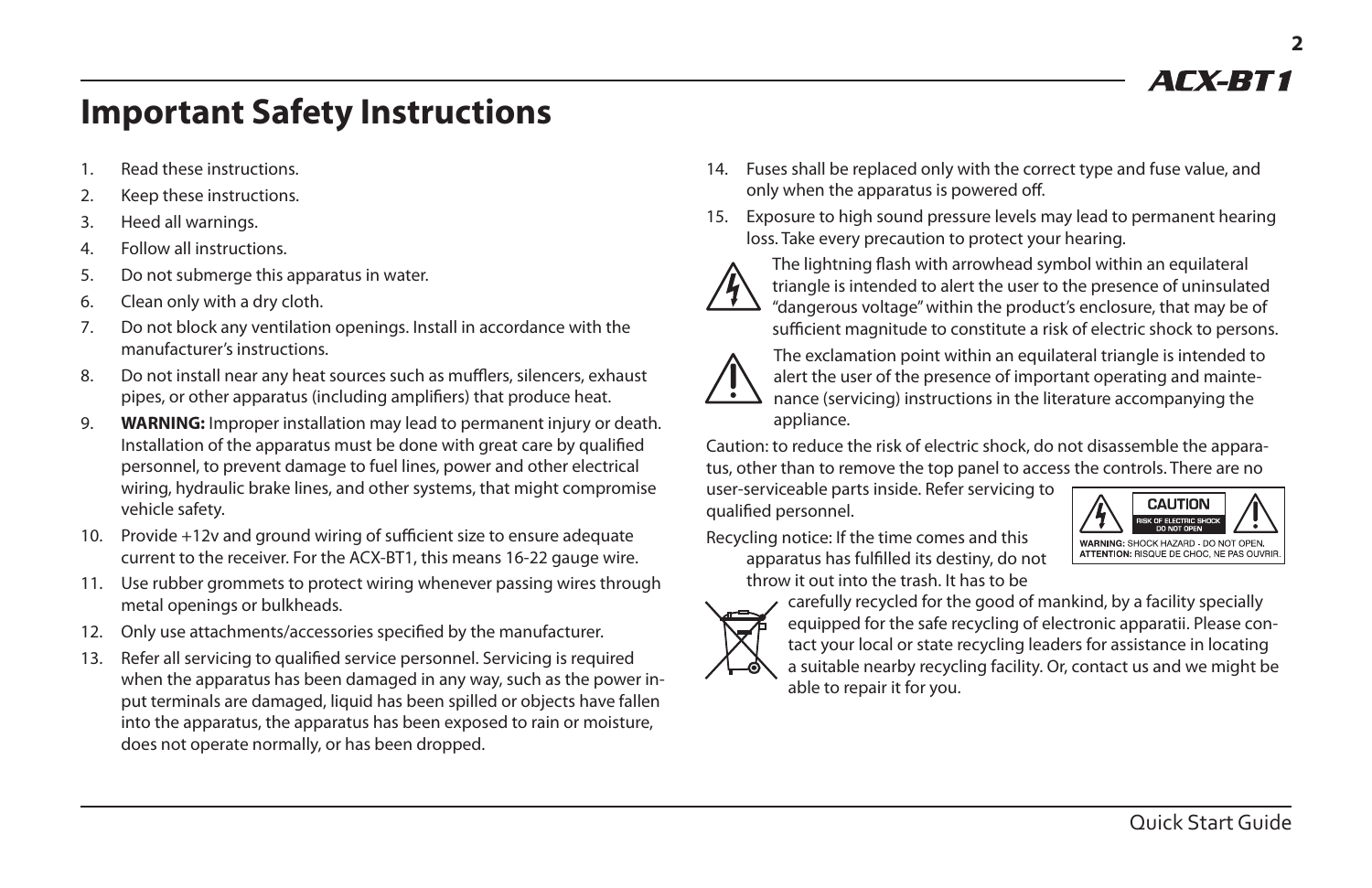# **Remote, Power, and Output Connections**



- **1. Remote Turn-On Output (Blue)** This **12v DC/20mA** remote output is designed to turn on a connected amplifier. This output is only active after audio has begun playing and will remain active for approximately 7 seconds after audio playback has ceased.
- **2. 12 Volt Power Input (Fused @ 2A) (Red)** Connect this lead to an accessory (switched) power source from your vehicle. If no switched power source is available, a rocker or toggle switch could also be used to turn the unit on/off.

**Note:** *Depending on the vehicle type and application, you may wish to connect this lead to a constant 12V power source instead. Be aware that if the unit is connected in this manner that there will be a small amount of constant current drawn from the connected power source.*

- **3. Ground Input (Black)** Connect this lead to a solid ground connection from your vehicle.
- **4. Left RCA line level output (Gray)** This RCA lead connects to the LEFT low-level input of your amplifier or source unit.
- **5. Right RCA line level output (Blue)** This RCA lead connects to the RIGHT low-level input of your amplifier or source unit.



Making Good Sound Great"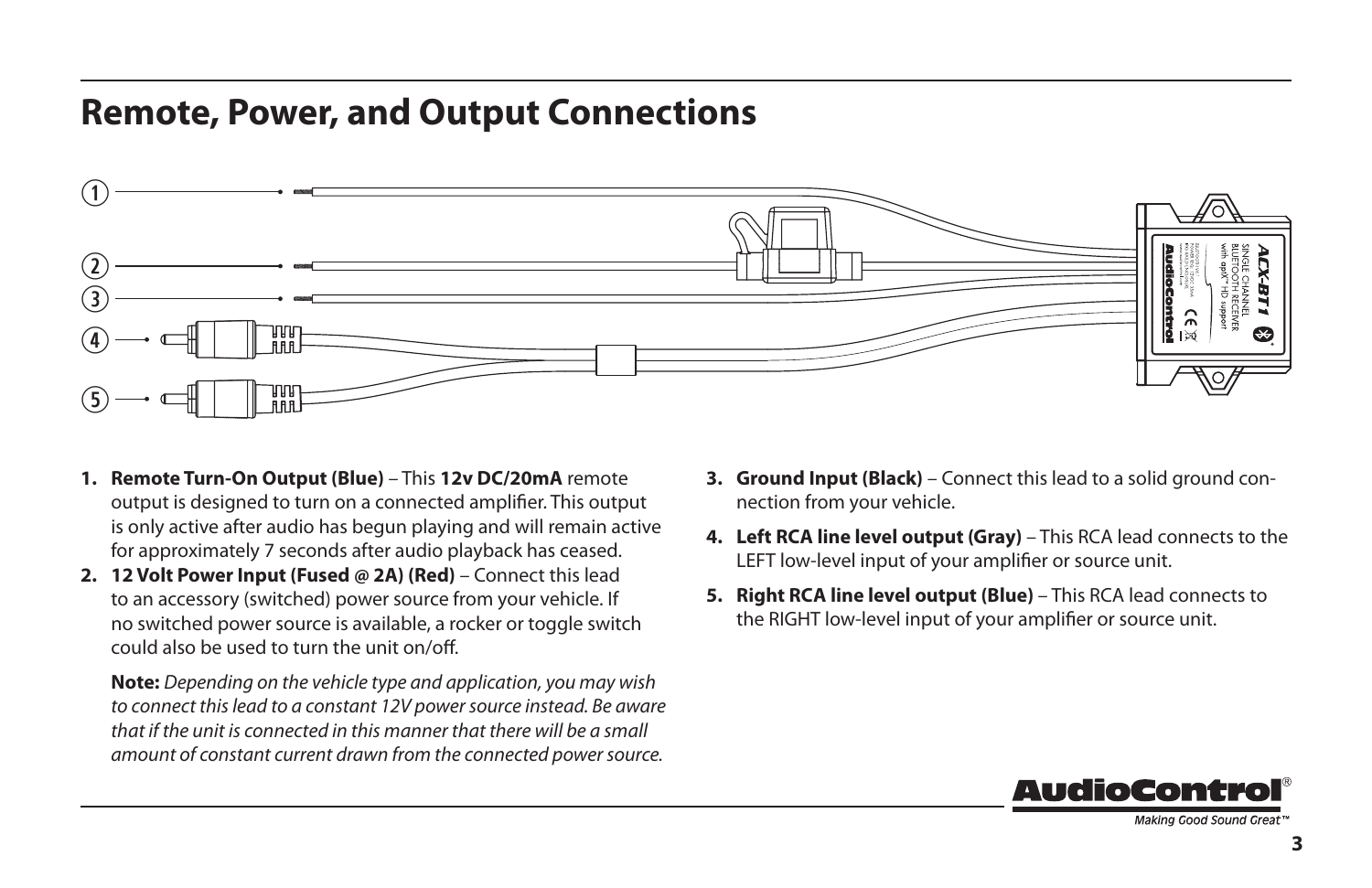# **Quick Start**

#### **Here are a few general steps to get your ACX-BT1 Bluetooth Receiver up and running:**

- 1. Undo the +12V and Ground connections to the vehicle battery before making any connections to the Bluetooth receiver.
- 2. Pick a mounting location that will provide access to the controls and connections, provide plenty of good ventilation, and also protect the Bluetooth receiver from heat, moisture, and dirt.
- 3. The ACX-BT1 can be securely mounted using the two mounting holes located in each side.
- 4. Before drilling any holes, take every precaution to prevent any damage to fuel lines, power and other electrical wiring, hydraulic brake lines, and other systems, that might compromise vehicle safety.
- 5. When making connections, designate red RCA plugs as right (the ACX-BT1 uses a blue connector for the right channel), and designate white, black, or gray plugs as left. This is a good idea for all signal connections made in your audio system. The key is consistency. Stick with the same color coding and you'll reduce possible problems.
- 6. Use quality interconnect cables.
- 7. Connect the +12V input terminal of the unit to an accessory (switched) power source from your vehicle. Use 16-22 gauge

wire. Connect the Ground terminal of the unit to a solid ground connection from your vehicle using the same wire gauge as the +12V power wire.

8. Connect the audio outputs of the unit to a signal processor or amplifier.

#### **Bluetooth Pairing and Streaming:**

- 1. After the ACX-BT1 is powered up, you will see a small blue LED flashing quickly from within the unit.
- 2. Open the Bluetooth settings or connections on your mobile device.
- 3. Find the device called "AudioControl BT1" and tap or click on it to pair your device.
- 4. Once paired, the blue LED will illuminate continuously.
- 5. Open your favorite music application and hit play on your favorite jam.
- 6. Once music (or any sound) is playing, the red LED will shine forth from within the ACX-BT1.
- 7. Enjoy your new Bluetooth streaming device and the sonic bliss you're about to experience.
- 8. Enjoy the drive!



Making Good Sound Great"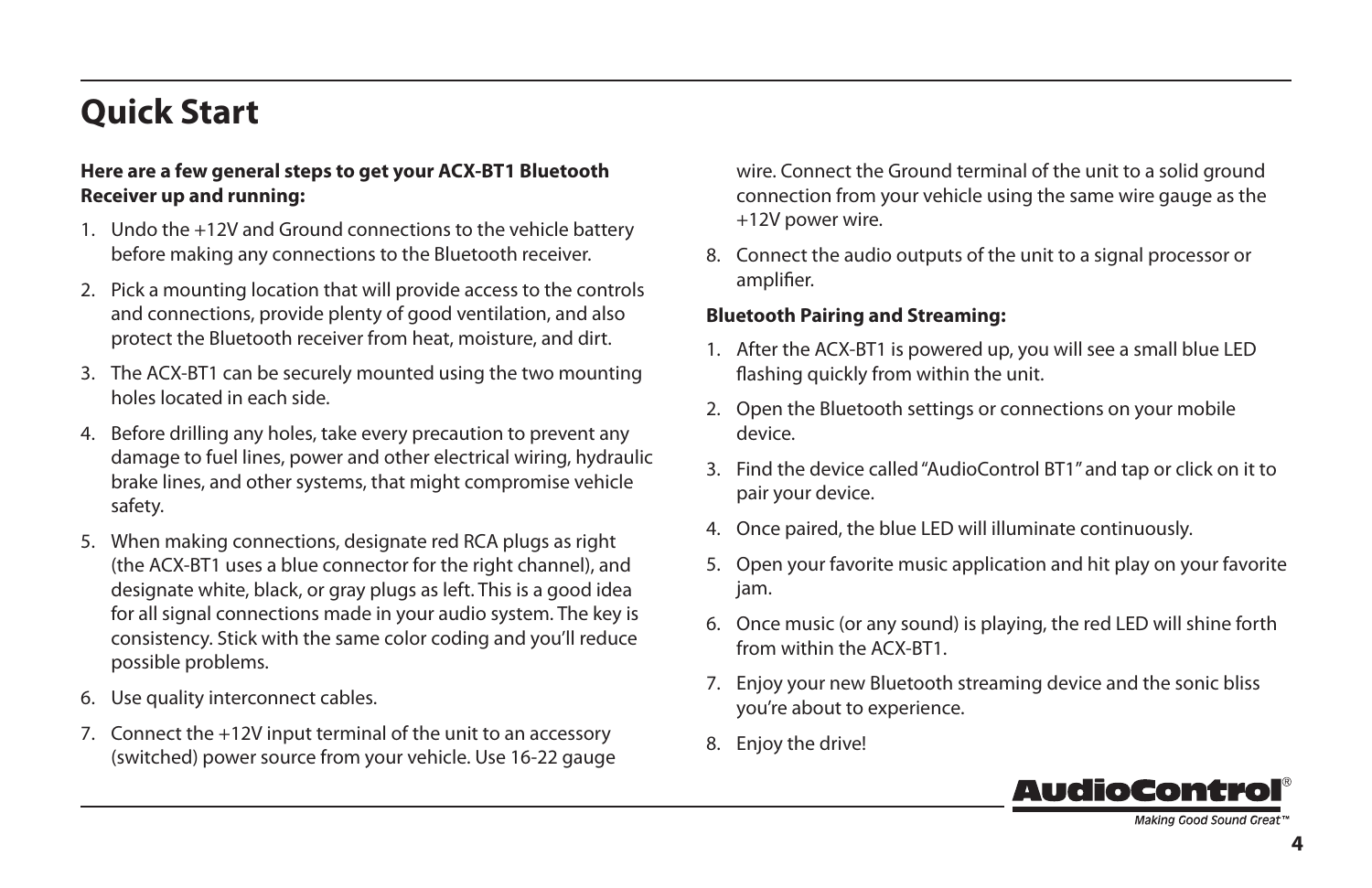### **System #1: Head-unit-less All-Weather System**





Making Good Sound Great<sup>™</sup>